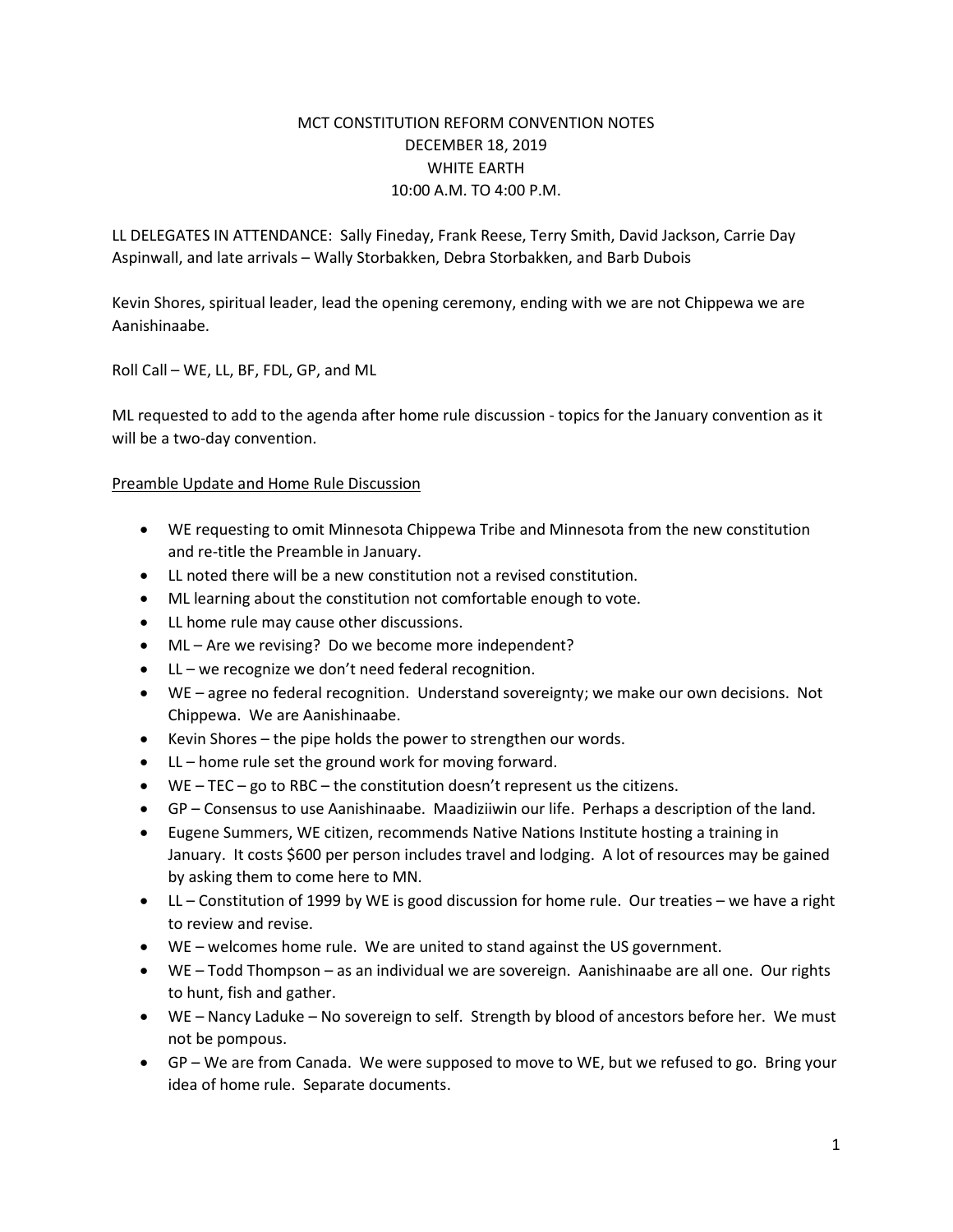- ML By-laws within the constitution. Do they belong there? Discuss now or at next Convention.
- BF Native Americans are the largest group of people including Canada. One day all Aanishinaabe will be reunited; all resources available to us are now being stripped; Tecumseh said to southern people if we do not band together they will enslave us. They followed the seven teachings, clan systems, and garden  $(1<sup>st</sup> row for edges, 2<sup>nd</sup> for or phans).$  The first thing we think of is per capita. We have more people to care for with our gardens. What do we care about – manoomin and water. Bring something for the next convention, insist must be in there for the separate reservations.
- LL Wally Storbakken Enrolled at Leech Lake, Mississippi Band, speaking from the heart. He has studied different forms of government, constitutions, and how people relate to each other. Colonialism was foreigners bringing their governors to this land; even though you are a different color they are your rulers. Neo-colonialism was no appointment by the system; choose amongst themselves. Sovereignty is self-determination. You are sovereign only as much as you will defend it. Our leaders of the past could ask people to fight in wars. We are self-determining our own. If they want to be a Band and separate they should consider if they are aanishinaabe. We are responsible for the children of tomorrow. Maybe we cannot go back. Maybe we choose the best white government and go forward. Who are we? Do we belong together? Is there enough remaining? Your great grandchildren will be made to follow our decisions today. Gold, copper, timer, animals…we are taught how to use them to take care of the earth. WE had to eat the animals to survive but in a good way. Reality as it is or dreaming.
- Kevin Shores Quest for the truth. They lie to us. Our ceremonies and rituals taught what it's like to be aanishinaabe. Our history was genocide.
- East Lake At times of people coming into territory they chose where. What came first the chicken or egg. Before 1934, many reservations, IRA, Howard Wheeler Act, Constitution put on us defined us. The six reservations were put upon us. The Delegate system, each village put forth Delegates, we were stripped of our home rule. Nindoozhiibii igassh (written down somewhere).
- LL Alliance and Home Rule we are caring for the people who are agreed a part of our community. We like the alliance. We want home rule.
- ML 100% Home Rule and 100% Alliance. Eliminating MCT?
- LL Enrollment is not in the alliance. Land Ordinance 3 MCT has jurisdiction. Elections in the alliance. Licensing not in the alliance. An ideal way to set the foundations of Alliance and Home Rule are to set up two sides and identify what each side shall address and maintain… below is an example

- 
- Civil Rights Land

### Alliance **Home Rule**

- Elections Enrollment
	-
	- **Licensing**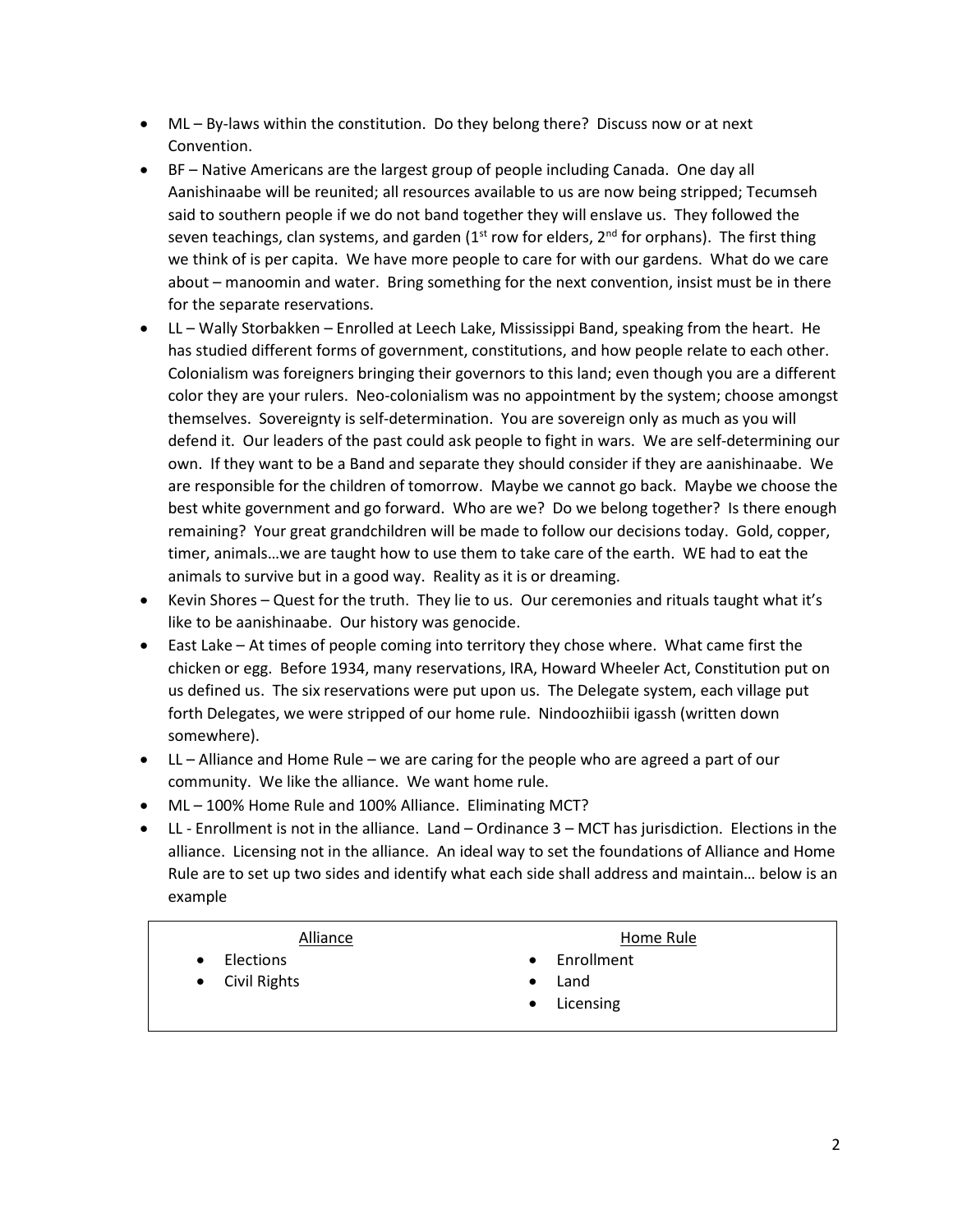- GP Questions about home rule used Northern Ireland verses English. Help liberate us from oppression moving forward.
- LL this feeds into the preamble. Is the current constitution still valid? Start enforcing the current constitution. Redress our grievance? Is the TEC living up to its job/duty?
- GP TEC wrote a lot of amendments to increase wages and increase power.
- GP Transfer responsibility to us.
- GP Didn't put into Preamble, dollars went to their heads, and dictatorship was consolidated. 1970 – 80. TEC meets in secret and gives themselves raises. FP proposes four branches of government. Structure of government is key to ourselves.
- WE Amendments are not legal amendments but are treated as such.
- WE we may write our new laws.
- LL Lenny Fineday fundamentals of governance, sovereignty & structure. Governance people create our sovereignty, a birthright to future generations. Treaties and Constitutions – We are the source of our sovereignty; we are protecting that individual right. Legal terms describe a right with a remedy (Article 13). Sovereign Immunity is the barrier to individual rights. There must be a remedy to enforce individual rights.
- East Lake How did we get to be settled in with six bands? Sand Lake/Least Lake preserve those rights. Mississippi Reservation who are we?
- BF Joel Oshea Do we know what we want to change? Focus on educating our Delegates. What are we doing to change, how and where? We will get something done. Every band needs something different.
- LL Need visual tools. Carrie Day Aspinwall will bring visual tools to the 2 day convention.
- ML agree to deconstruct the constitution, then we will have a discussion of how it will work for us.
- $\bullet$  GP 1) Groups current constitution, 2) Land, and 3) protecting resources. How do we educate our people? Break it down.
- GP Alliances and constitution USA constitution derived from native law. Current Constitution is no good, discard it.

Next convention will be hosted by Grand Portage on January 24 and 25, 2020. Send agenda items to John Morrin.

# John Morrin Presentation (highlights)

- 1986 TEC tried to ramrod Article 3, we are trying to undo. Cannot undo until you understand what was done.
- Part of the problem authorities of the TEC RBC sovereignty is a way of life. Difference geographical, all same values and principles. Develop a document that reflects our way of life. Hold people accountable, those put into leadership roles must be accountable. Reflects a way of life with the new constitution. Current sets up a business relationship. We are products of assimilation, we are struggling to educate our people who are struggling to survive.
- 1934 Before BIA the constitution sets up 12 people on the TEC and 5 people on each reservation. Hundreds of years ago we are making decision for ourselves, for the future, respect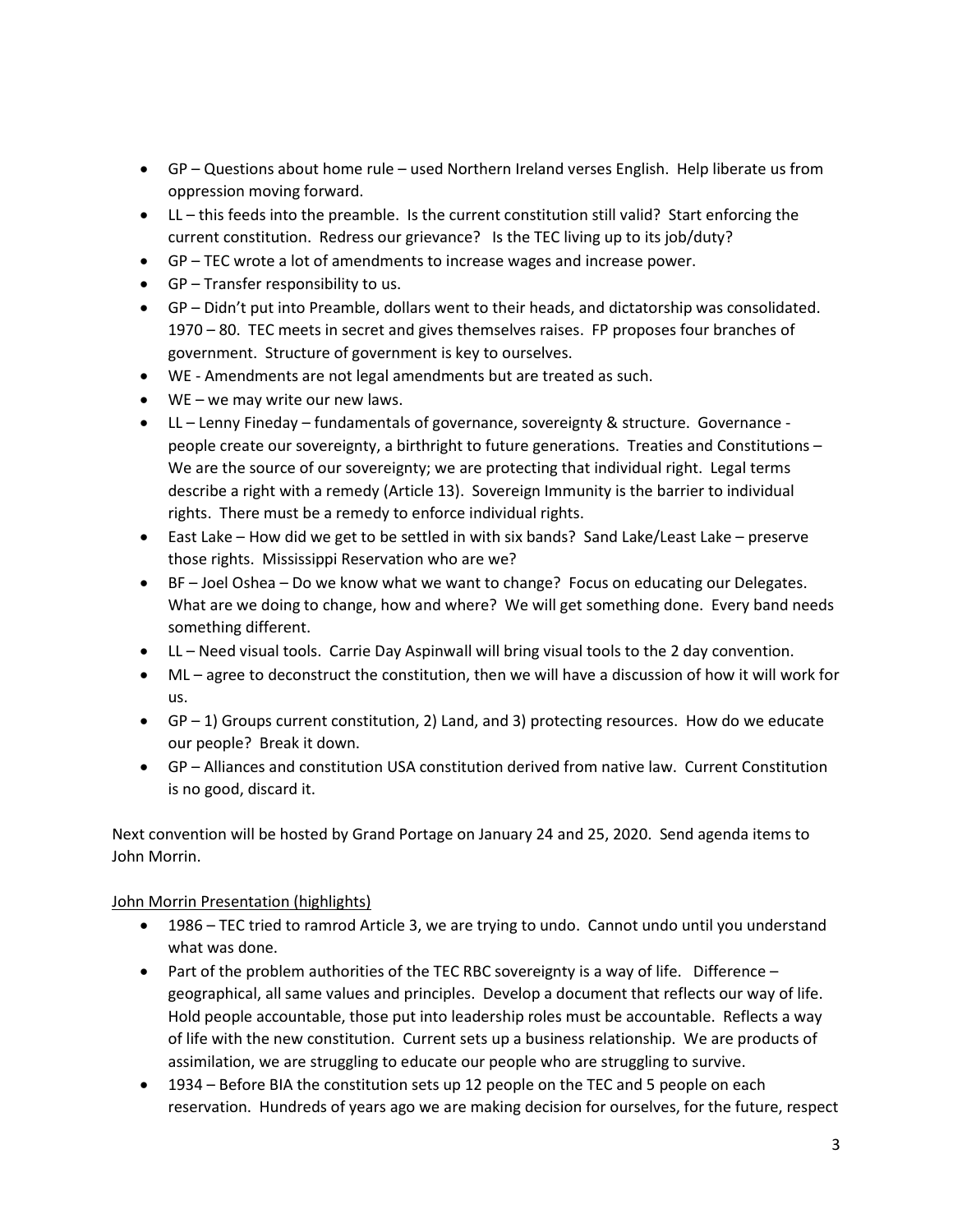others, and balance. Article 13 – vague – those people who are elected can do whatever they want.

- This document is destroyed and we have to create a document that our people can read and follow. Whole idea with Nelson Act 1867 was a removal act.
- Sovereignty relationship with mother earth. If we respect mother earth she will take care of us.
- Charles has a son George Aubid. Words of Wisdom. Remember the object of the game, never forget what was done to us because it still affects our people. Harsh ways used to try to change us into others. Our elders are waiting for us to stand. 100k acres were stolen from WE. Land ban 796k acreage after Nelson act allotted. 1867 agreed article e was an allotment process. Giiwewizence. Land cannot be sold to anyone except another aanishinaabe. After assimilation these people were like white. Article 7 gave 40 acres, French got an Indian land certificate, and 67 Indian Land certificates were discovered. How did Nelson Act supersede the 187 Treaty? They weren't going to leave the ancestors but we forced to relocate. 1907 Steinerson Act 5074 original allotments Zezaa got on 1827 set up to get the timber. Burr Act – someone competent to manage their own lands. 196 Clay Amendment passed by a rider – attempting to remove the 25 trust period. Full bloods had to be approved by the Interior. 603 k acres. 1920 120 acres left. IRA – people had very few places to go, enrollment got messed up this document keeps it mixed up. They ripped off the lands. Full bloods were saying "we getting our land ripped off" scheduled to go out of Ogema. They went out of Park Rapids. Now under Clap even mixed bloods were getting ripped off.
- John Morrin and his colleague's investigations noted many lost their lands. 1950s probate 4 errors have to come into agency with 2 witnesses. People sold their land with an x on a line. We have to understand what was done to us. 1966 – PL 2415 Requesting torte claims like asking the fox to guard the hen house. 1976 to 1979 extended Zezaa 1927 24 year trust period. Return to fee and taxable. 1954 assessed taxes on Zezaa's land, 1961 took it with tax laws. 40 acres of wood fee simple patent. BIA says taken for taxes. 1 heir George Aubid got a Quit Claim deed. A sheriff came to his door. George said that land wasn't taxable. Challenged it summons to court. District Court 1927 they passed Executive Order to extend trust land on WE for another ten years. IRA trust land indefinitely. County went to State, Supreme Court, US Supreme Court, 1917 8<sup>th</sup> US v. Morrow interpreted the CLAP Act. 1910, annuity was dependent on white blood. Crooked interpreters made people sign with an x on a land deed. Full bloods said they had a little white blood. Ranson J Powell, attorney, Anthropologist who were pricking skin, collecting hair samples, people thought they were crazy. Rabbit blood was traded and their outcome was a mixed blood! 1972 George won the case. Attorneys to look at other tax forfeitures. MCT in 1978 looked for tax forfeitures allotments when not all heirs were notified. 1979, BIA posted pos. We can say how 100% of 100 acres was reconciled. Interpretation project TEC/RTC. 1984 WE knew the history, came to help through the process people took risks, didn't matter, and if it is right you will be strong enough to stand up for what is right.
- We can agree to disagree. We are just as strong as our ancestors. A lot of our ancestors went to prison. We are on that journey to develop something good for our people. Young people will carry on what we create. Let's keep going. We can do better.